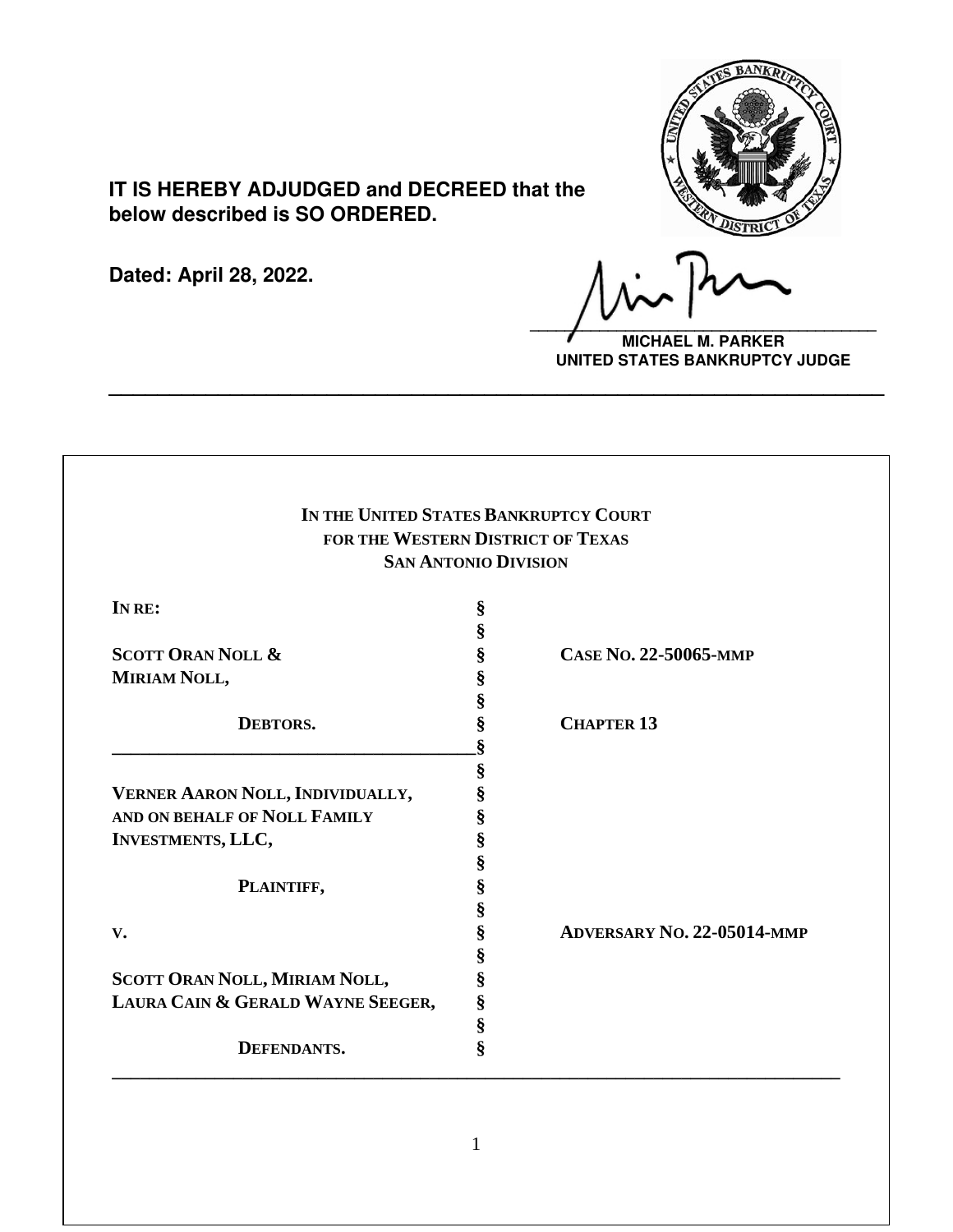### **OPINION**

## **I. INTRODUCTION.**

Defendants Laura Cain and Gerald Seeger ("Cain and Seeger") move to remand this proceeding to the 274th District Court, Comal County, Texas ("State Court") under 28 U.S.C. § 1452 ("Motion," ECF No. 6).<sup>1</sup> After carefully considering the evidence and arguments, the Court denies the Motion.

# **II. JURISDICTION AND VENUE.**

The Court has jurisdiction under 28 U.S.C. § 1334(b).<sup>2</sup> This matter is a core proceeding under  $\S 157(b)(2)(A)$  and (O), allowing this Court to enter final judgments. If this proceeding is not a core proceeding, this opinion will serve as this Court's findings of fact and conclusions of law.

### **III. BACKGROUND.**

A little over a year ago, Verner Aaron Noll, individually and on behalf of Noll Family Investments, LLC ("Verner"),<sup>3</sup> filed suit ("Suit")<sup>4</sup> in State Court against debtors Miriam Noll and Scott Noll (collectively, "Nolls") and Laura Cain. Verner subsequently amended the State Court petition to add Gerald Seeger as a defendant. ECF No. 1 at 298. The Suit now asserts these causes of action: (1) a suit to quiet title, (2) violations of section 12.002 of Texas Civil Practice and Remedies Code, (3) breach of fiduciary duty, (4) conversion, (5) violations of the Texas Theft Liability Act, (6) unjust enrichment, (7) wrongful eviction, and (8) civil conspiracy. *Id.* at 303–08.

<sup>&</sup>lt;sup>1</sup> Unless otherwise indicated, all citations are to the docket in Adversary Proceeding No. 22-05014-mmp and will take the form "ECF No. \_."

<sup>2</sup> Unless otherwise indicated, all section references are to title 28 of the United States Code.

<sup>&</sup>lt;sup>3</sup> The Court uses Mr. Noll's first name to distinguish him from the debtor defendants.

<sup>4</sup> The State Court action is styled *Noll v. Noll*, No. C2021-0480C (274th Dist. Ct., Comal County, Tex.).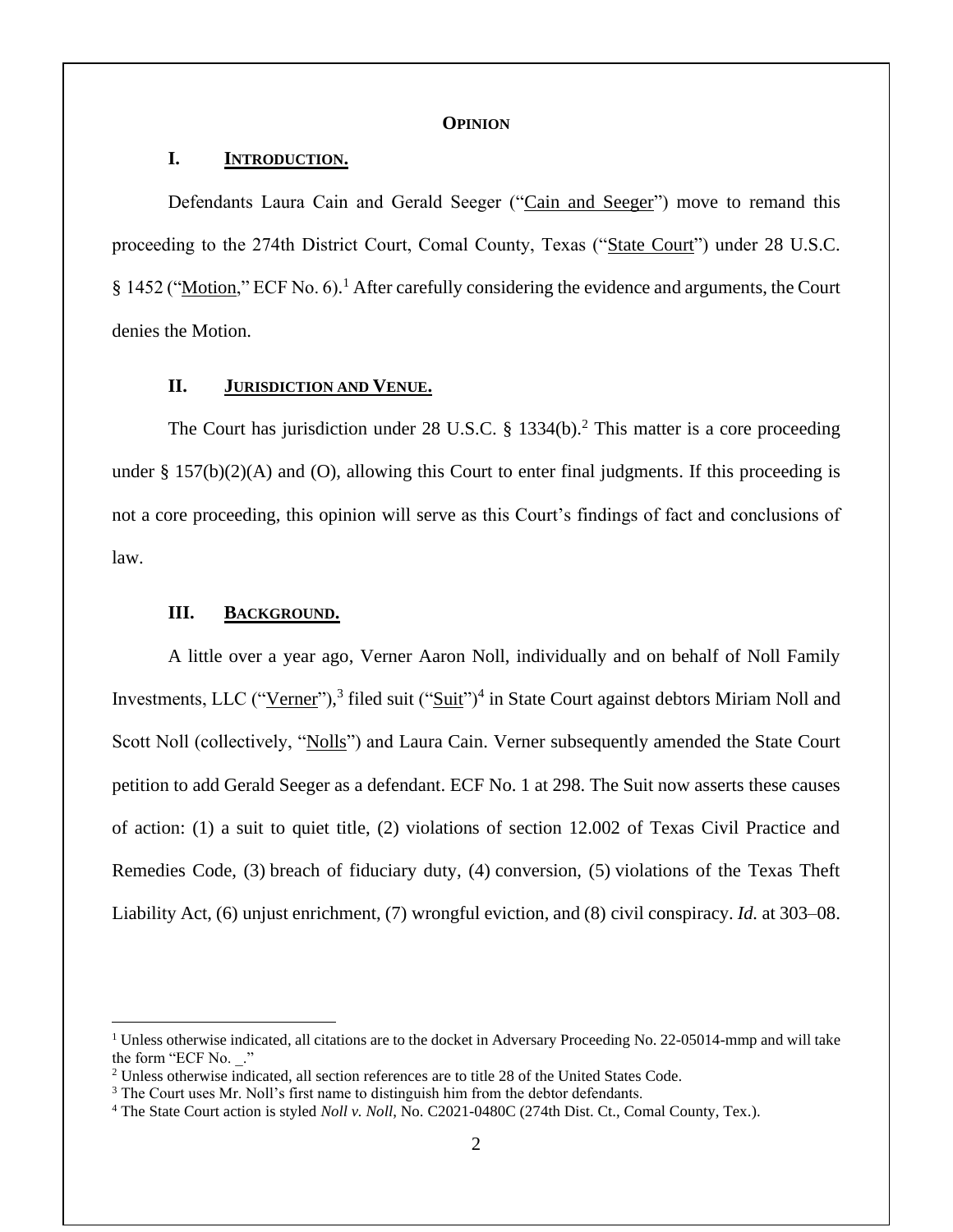The parties have completed discovery. Cain and Seeger have moved for partial summary judgment in the Suit. *Id.* at 422.

The Nolls filed a voluntary petition for relief under chapter 13 of the Code<sup>5</sup> on January 25, 2022.<sup>6</sup> Less than 30 days later, Verner removed the Suit from State Court to this Court, launching this proceeding. ECF No. 1 at 1. Verner filed a jury demand in the Suit. *Id.* at 3.

While the automatic stay was in effect and after a Notice of Suggestion of Bankruptcy had been filed in the State Court, a State Court judge entered either minute orders or notes on the State Court docket showing how the judge might or did rule on a defensive motion for partial summary judgment.

Cain and Seeger do not consent to this Court's entry of final orders or judgments. ECF No. 4. The Nolls consent to this Court's entry of final orders or judgments but dispute the core nature of the Suit.<sup>7</sup> ECF No. 5. Verner consents to this Court's entry of final orders or judgments. ECF No. 1 at 5.

Cain and Seeger timely filed this Motion seeking to have the Suit remanded to State Court on equitable grounds. ECF No. 6. Cain and Seeger contend that these considerations favor remand: (1) Texas issues predominate the Suit, (2) comity with the State Court, (3) respect for Texas law, (4) judicial economy, (5) the Suit began in State Court, (6) the Suit has been extensively litigated, (7) the State Court has more familiarity with the Suit, and (8) no parties will be prejudiced by remand of the Suit. *Id.* at 2–4.

<sup>&</sup>lt;sup>5</sup> "Code" means title 11 of the United States Code.

<sup>6</sup> Case No. 22-50065-mmp, ECF No. 1.

<sup>7</sup> At the hearing on the Motion, the Nolls' counsel orally confirmed that the Nolls consented to this Court's entry of final orders or judgment, despite the Nolls' non-positional stance in their Federal Rules of Bankruptcy Procedure Rule 9027(e)(3) statement.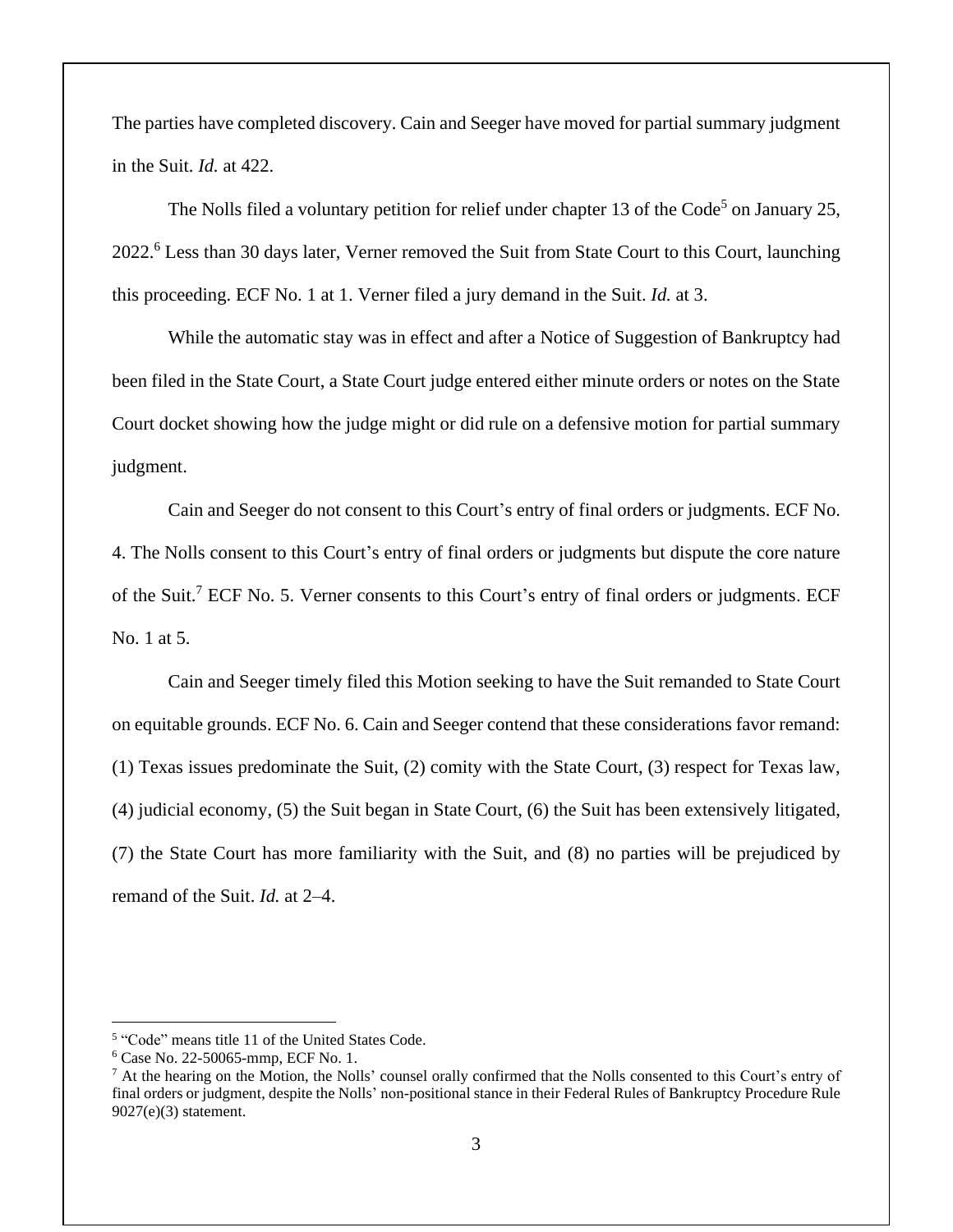Verner timely filed a proof of claim for \$999,999, which attaches Verner's Second Amended Original Petition. Case No. 22-50065, Claim No. 17-1. At face value, Verner's unliquidated, unsecured claim represents 95% of the total scheduled unsecured claims. If liquidated at the amount asserted, Verner's claim will eclipse all other unsecured claims and might make the Nolls ineligible for relief under chapter 13 of the Code. 11 U.S.C. § 109(e). Despite several amendments to their schedules, the Nolls have failed to schedule Verner's pivotal claim.

Verner timely responded to the Motion and argued that the Court should not remand for various reasons, including that Verner intended to file an adversary proceeding to determine the dischargeability of the Nolls' obligations to Verner under § 523 of the Code ("Dischargeability Adversary"). ECF No. 9. Then Verner filed the promised Dischargeability Adversary.<sup>8</sup>

After taking evidence and hearing argument on the Motion from Verner, the Nolls, and Cain and Seeger, the Court took this matter under advisement.

# **IV. DISCUSSION.**

# *A. Mandatory Abstention.*

Although Cain and Seeger specifically did not ask the Court to mandatorily abstain under § 1334(c)(2), they did assert that mandatory abstention applied. ECF No. 6 at 3. The Court disagrees. Three of the elements of mandatory abstention are not met.

Section 1334(c)(2) governs mandatory abstention and provides:

Upon timely motion of a party in a proceeding based upon a State law claim or State law cause of action, related to a case under title 11 but not arising under title 11 or arising in a case under title 11, with respect to which an action could not have been commenced in a court of the United States absent jurisdiction under this section, the district court shall abstain from hearing such proceeding if an action is commenced, and can be timely adjudicated, in a State forum of appropriate jurisdiction.

<sup>8</sup> *Noll v. Noll*, Adversary No. 22-05032-mmp (Bankr. W.D. Tex. 2022).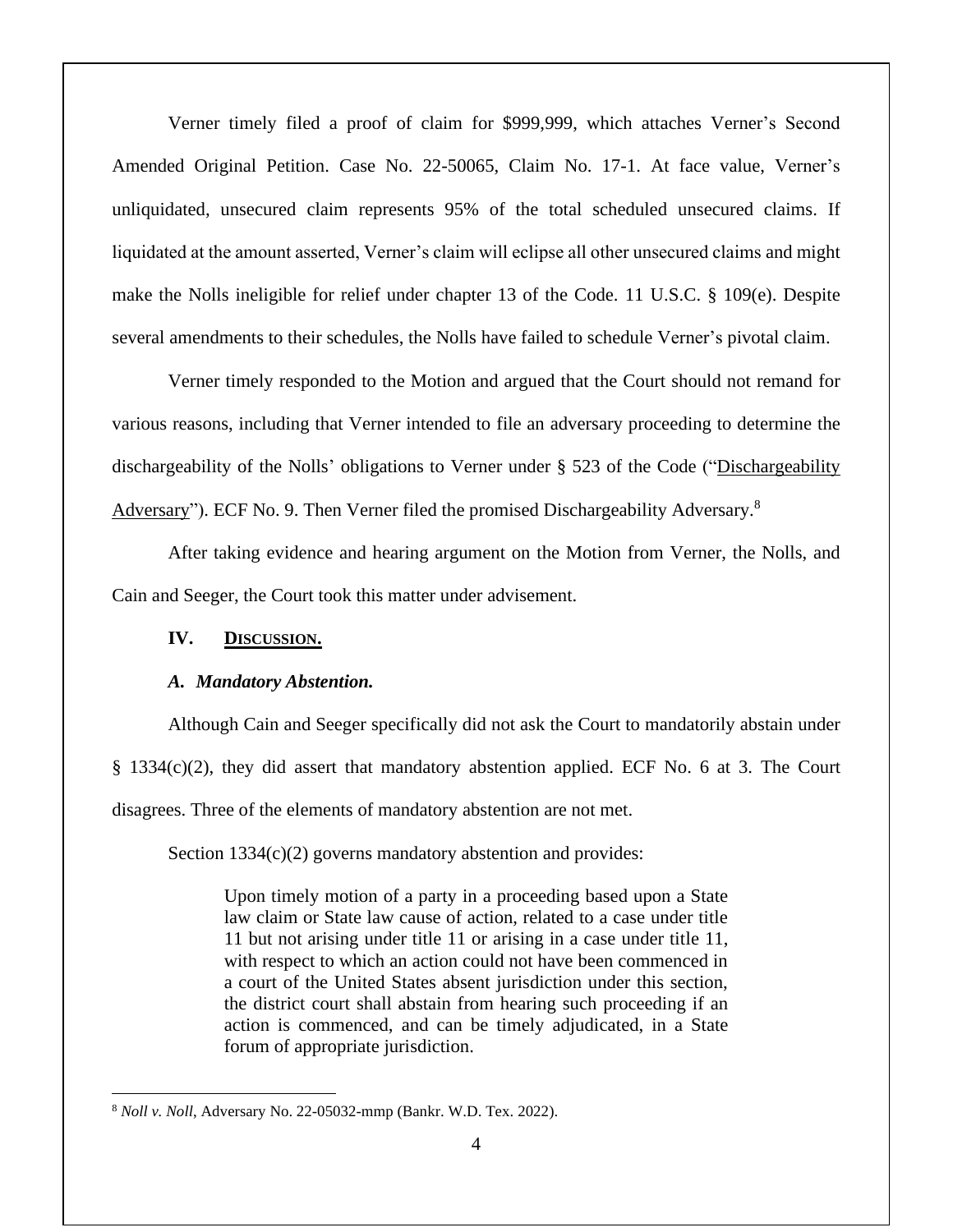§ 1334(c)(2). For mandatory abstention to apply, the Fifth Circuit has interpreted this statute to require the following: (1) a timely motion for mandatory abstention, (2) each claim has no independent basis for federal jurisdiction, other than 28 U.S.C. § 1334(b), (3) each claim is noncore in nature, (4) an action has been commenced in state court, and (5) the action could be adjudicated timely in state court. *Cadle Co. v. Moore (In re Moore)*, 739 F.3d 724, 728–29 (5th Cir. 2014) (quoting *Edge Petroleum Operating Co. v. GPR Holdings, L.L.C. (In re TXNB Internal Case)*, 483 F.3d 292, 300 (5th Cir. 2007)). If these five requirements are met, a court must abstain. *Lain v. Watt (In re Dune Energy, Inc.)*, 575 B.R. 716, 726 (Bankr. W.D. Tex. 2017) (citing *WRT Creditors Liquidation Tr. v. C.I.B.C. Oppenheimer Corp.*, 75 F. Supp. 2d 596, 613 (S.D. Tex. 1999)).

The first requirement (timely motion) is not met because no parties to the Suit, including Cain and Seeger, moved for mandatory abstention. Instead, Cain and Seeger filed the Motion seeking remand. Cain and Seeger emphasized that the Motion sought only remand based on equitable grounds and that they were not seeking mandatory abstention.

The second requirement (jurisdictional basis) is met because each claim relies solely on § 1334(b) for jurisdiction. § 1334(c)(2). There is no diversity or federal question jurisdiction.

The third requirement examines the core nature of each claim asserted. Mandatory abstention does not apply to core proceedings. A proceeding is core if it invokes a substantive right provided by the Code or if the proceeding could not exist outside the bankruptcy context. *Wood v. Wood (Matter of Wood)*, 825 F.2d 90, 97 (5th Cir. 1987). Nothing in Verner's Second Amended Petition "[i]nvokes a substantive right provided by [the Code] . . . " or "[c]ould arise only in the context of a bankruptcy case." *Id.* The Suit existed for about a year before the Nolls filed bankruptcy, suggesting all the claims asserted are not constitutionally core in nature.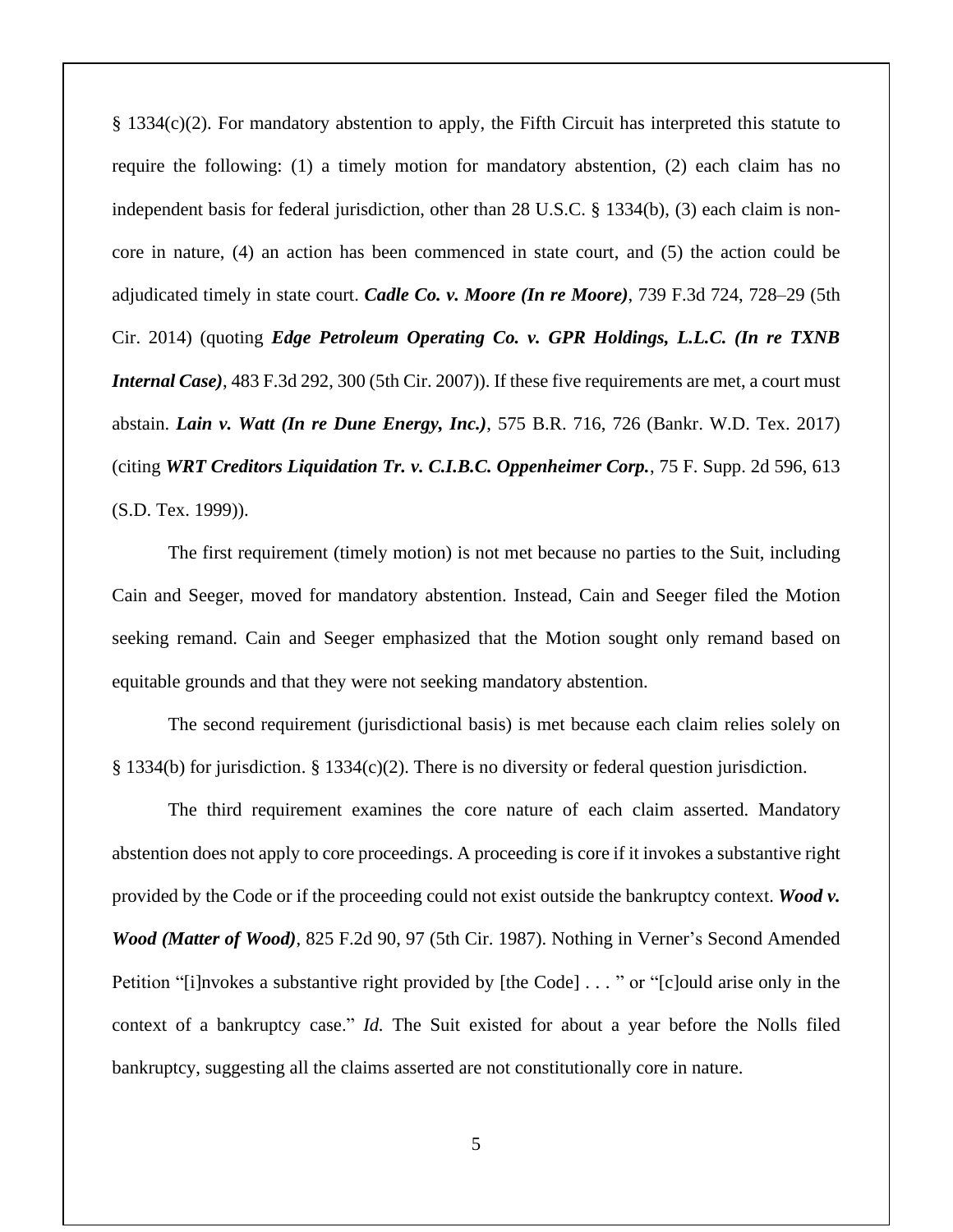Verner, however, filed a proof of claim (based on causes of action asserted in the Suit), suggesting that the third requirement is not met because the claims in the case are at least statutorily core. *See id* ("[A] claim filed against the estate is a core proceeding because it could arise only in the context of bankruptcy.");  $\S$  157(b)(2)(B) (providing that a proceeding on the allowance or disallowance of claims is core). *But see Exec. Benefits Ins. Agency v. Arkison*, 573 U.S. 25, 34– 36 (2014) (explaining that a statutorily core claim can be constitutionally non-core). Under a mandatory abstention analysis, however, the actual core nature of each claim does not matter where a claimant filed a proof of claim, because even non-core proceedings arising under § 157(b)(2)(B) are not subject to the mandatory abstention provisions of  $\S$  1334(c)(2).  $\S$  157(b)(4). Thus, the third requirement is not met.

The fourth requirement (suit started in state court) is satisfied because the Suit was originally started in State Court.

The fifth requirement (evidence of timely adjudication) is not met. Cain and Seeger did not introduce any evidence that the State Court could timely adjudicate the Suit. Naked assertions that a dispute can be timely adjudicated in state court do not satisfy this requirement. *In re Dune Energy, Inc.*, 575 B.R. at 729 (citing *WRT Creditors Liquidation Tr.*, 75 F. Supp. 2d at 605–06).

Mandatory abstention does not apply because all of its elements are not met.

### *B. Permissive Abstention and Equitable Remand.*

This Court may remand the Suit to State Court under two equitable doctrines: permissive abstention and equitable remand. *See* §§ 1334(c)(1), 1452(b); *see also In re Southmark Corp.*, 163 F.3d 925, 929 (5th Cir. 1999) (holding abstention can apply to removed, as well as original, proceedings). Section 1334(c)(1) (permissive abstention) provides:

> Except with respect to a case under chapter 15 of title 11, nothing in this section prevents a district court in the interest of justice, or in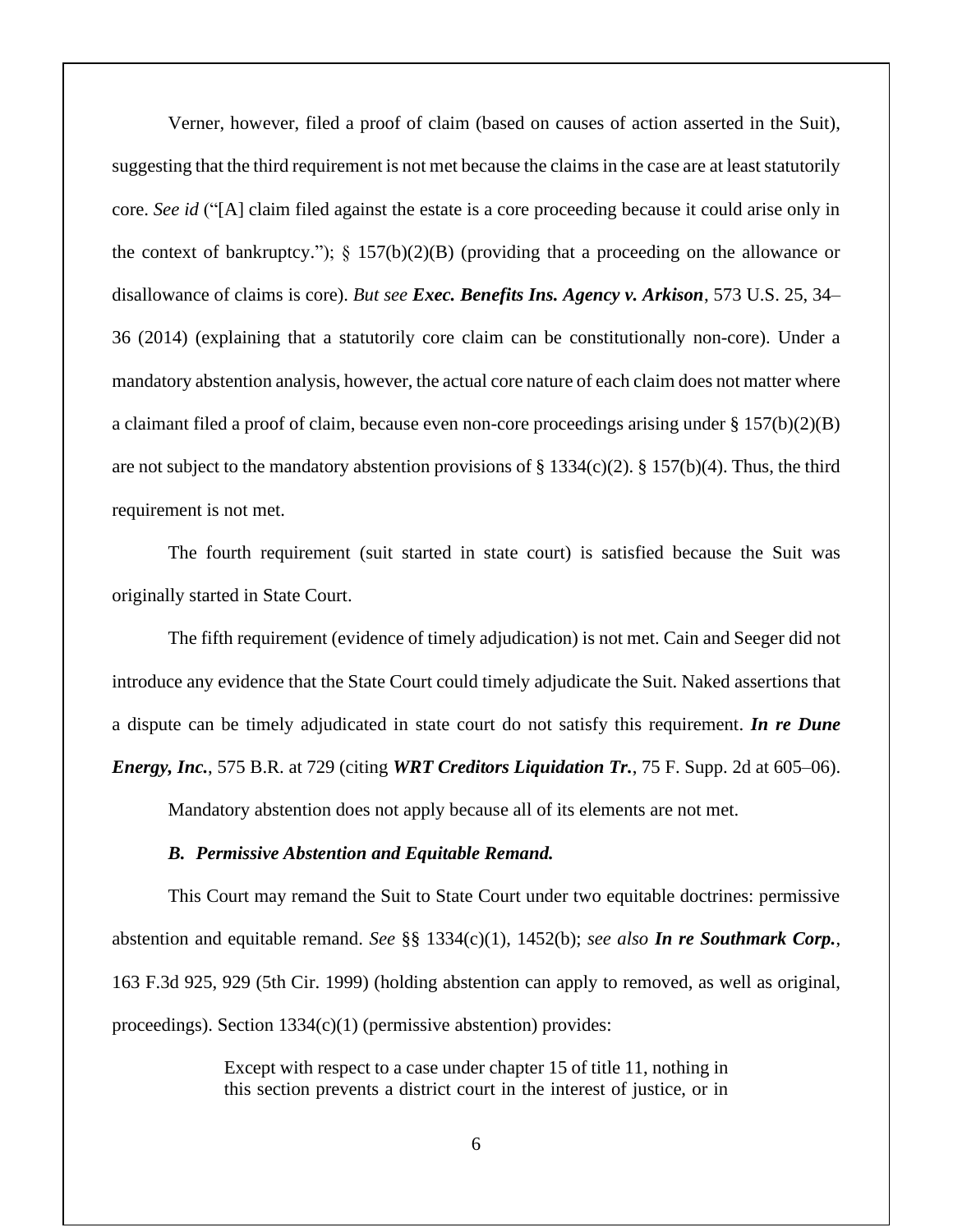the interest of comity with State courts or respect for State law, from abstaining from hearing a particular proceeding arising under title 11 or arising in or related to a case under title 11.

§ 1334(c)(1). Section 1452(b) governs equitable remand and provides that a court to which a suit is removed under § 1334 may remand that suit on any equitable ground. § 1452(b). These statutes give the Court broad discretion to abstain from and remand state court proceedings in the interests of justice, comity, and on equitable grounds. *In re Dune Energy, Inc.*, 575 B.R. at 731 (citing *Gober v. Terra + Corp. (Matter of Gober)*, 100 F.3d 1195, 1206 (5th Cir. 1996)).

Cain and Seeger invoke equitable remand. The Court will consider equitable remand and permissive abstention together because similar equitable considerations animate both.

Courts in the Fifth Circuit rely on a fourteen-factor test when determining whether to equitably remand a lawsuit.<sup>9</sup> *Id*. The non-exhaustive list of factors to consider includes: (1) the effect of remand, or lack thereof, on the efficient administration of the estate, (2) how often statelaw issues predominate over bankruptcy issues, (3) the difficult or unsettled nature of applicable law, (4) the presence of a related proceeding started in state court or other nonbankruptcy proceeding, (5) the jurisdictional basis, if any, other than § 1334, (6) the degree of relatedness or remoteness to the main bankruptcy case, (7) the substance, rather than the form, of an asserted core proceeding, (8) the feasibility of severing state-law claims from core bankruptcy matters to allow judgment to be entered in state court with enforcement left to the bankruptcy court, (9) the burden on the court's docket, (10) the likelihood that the start of the proceeding in bankruptcy court involves forum-shopping by one of the parties, (11) the existence of a right to a jury trial, (12) the

<sup>9</sup> One court has expressed some discomfort with the use of such multifactor tests to reach a reasoned judgment. *IO AT Tech Ridge, LP v. Hartford Fire Ins. Co. (In re IO AT Tech Ridge LP)*, Case No. 17–11540, Adversary No. 18– 01015, 2018 WL 2431640, at \*6 n.64 (Bankr. W.D. Tex. May 3, 2018) ("As a lawyer, I liked multi-factor tests; I was spared the need to outline my brief. As a judge, now five years in, I still fail to see how they provide a reasoned basis for a decision.").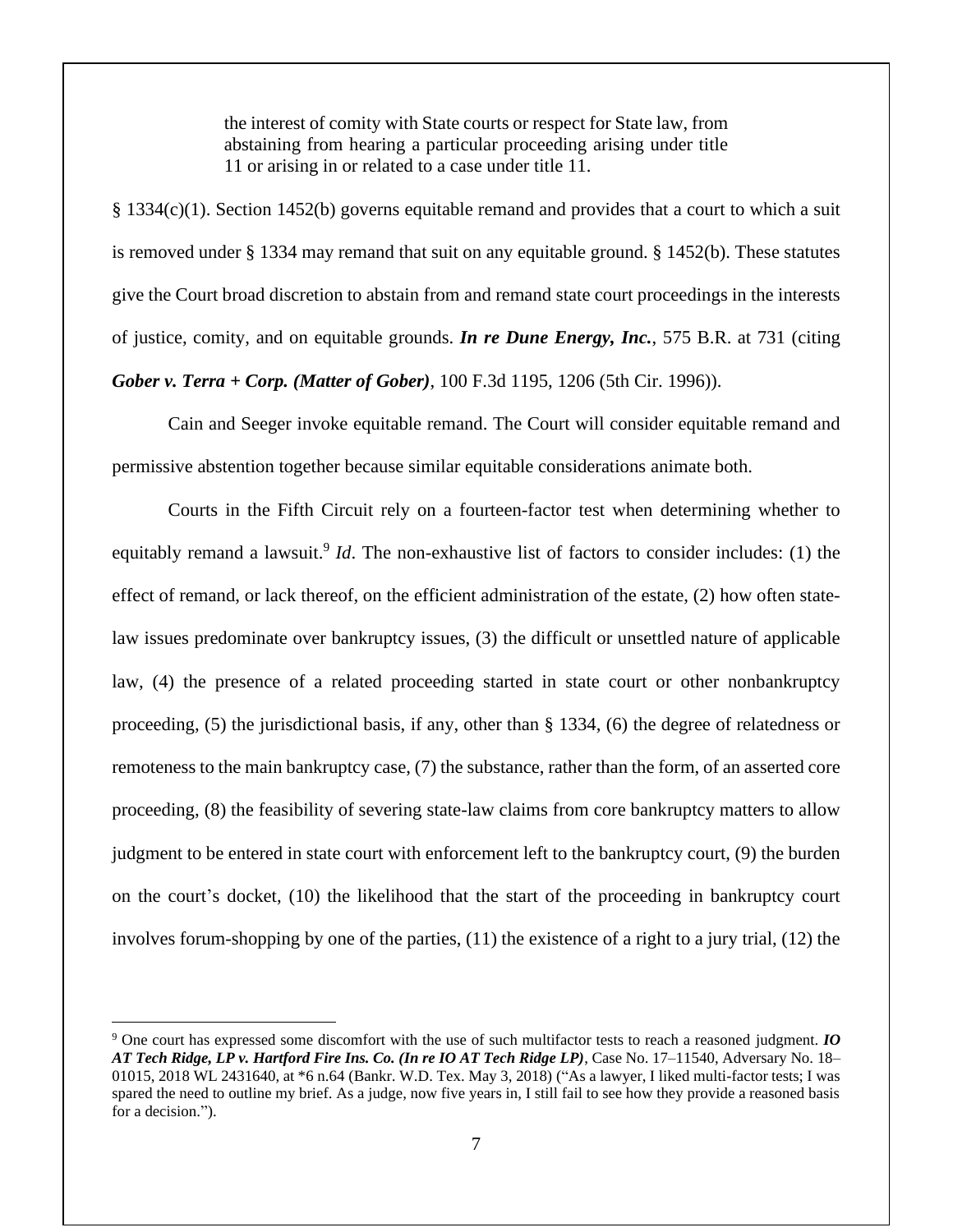presence in the proceeding of non-debtor parties,<sup>10</sup> (13) comity, and (14) the possibility of prejudice to other parties in the action. *Id.* at 731–32 (citing *Regal Row Fina, Inc. v. Wash. Mut. Bank FA*, No. Civ.A. 3:04–CV–1033, 2004 WL 2826817, at \*8 (N.D. Tex. Dec. 9, 2004)). Courts are cautioned not to apply these factors rigidly, as their relevance and importance will vary with the particular facts of each case, and no one factor is necessarily dispositive. *In re IO AT Tech Ridge LP*, 2018 WL 2431640, at \*6; *see Official Comm. of Unsecured Creditors of Schlotzsky's, Inc. v. Grant Thornton, L.L.P. (In re Schlotzsky's, Inc.)*, 351 B.R. 430, 435 (Bankr. W.D. Tex. 2006) ("The various tests offered by these opinions must be viewed in the larger context of the task presented—to arrive at the equitable application of the permissive abstention doctrine, as appropriately applied in the bankruptcy context.").

### *a. Factors Favoring Retention.*

Verner's most compelling retention arguments raise the likely effect the Suit will have on the administration of the Nolls' bankruptcy case, the importance of the determination of Verner's claim to the Nolls' reorganization, and the relatedness of the Dischargeability Adversary to this proceeding. The first factor (efficient administration of the estate) weighs heavily in favor of retention. Verner's Dischargeability Adversary and the possibility of inconsistent judicial outcomes drive much of the Court's consideration related to this factor. Because the Dischargeability Adversary and the Suit have the same core nucleus of operative facts, determinations made about causes of  $\arctan^{11}$  in the Suit must likewise be tried in the Dischargeability Adversary. If the Court were to remand the Suit, it would create the possibility

 $10$  This factor appears to assume that the removing party would be a defendant, which is not the case here.

 $<sup>11</sup>$  Determinations related to the propriety of the transfer of the property, located at 1150 Live Oak Dr., Spring Branch,</sup> Texas 78070, directly implicate the Suit's causes of action for (1) violations of section 12.002 of the Texas Civil Practice and Remedies Code, (2) conversion, (3) violations of the Texas Theft Liability Act, and (4) wrongful eviction, which overlap with the Dischargeability Adversary transfer propriety determination. ECF No. 1 at 304–07.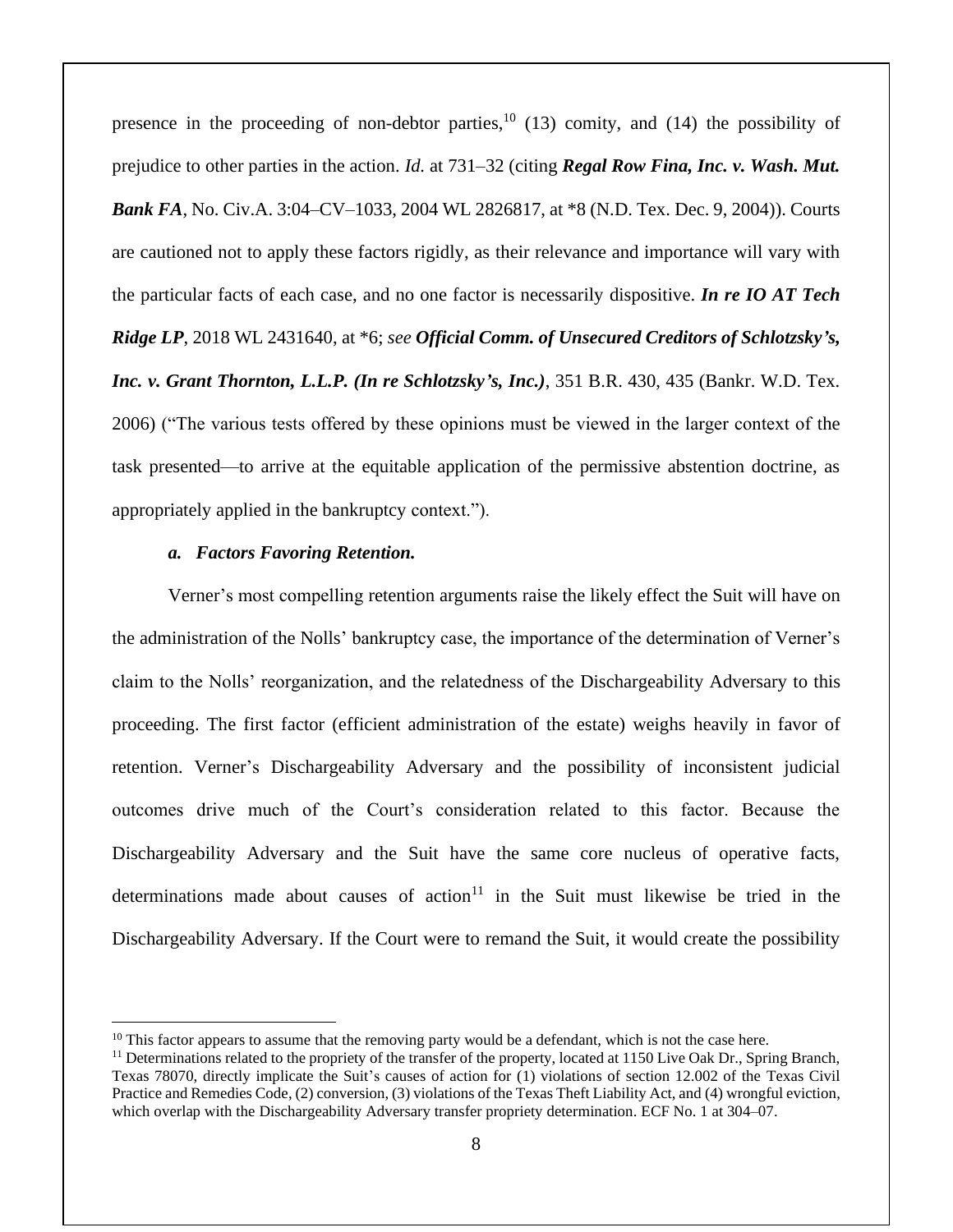of inconsistent findings and conclusions between the remanded Suit (in State Court) and the Dischargeability Adversary (in bankruptcy court). The Dischargeability Adversary is core and exists only in bankruptcy court. Therefore, remand of the Suit could create potentially inconsistent judicial results.

Verner's proof of claim triggers a contested matter to be determined by this Court. 11 U.S.C. §§ 501, 502; Fed. R. Bankr. P. 3002, 9014. A core function of a bankruptcy court is to allow or disallow claims asserted against a debtor.  $\S$  157(b)(2)(B). Like the Dischargeability Adversary, Verner's claim will likely determine the path of the Nolls' bankruptcy case, whether it is determined in the context of a claim allowance contested matter or in the framework of the current adversary proceeding.

Remand of the Suit would require modification of the automatic stay to allow the Suit to proceed in state court, while retention of the Suit would allow this Court to control the proceedings outside the need for relief from the automatic stay.

Thus, retention of the Suit promotes maximum judicial efficiency and administration of the estate (allowing a single court to determine the common issues in the Suit, the Dischargeability Adversary, the claim allowance contested matter, and a stay determination) and prevents the possibility of inconsistent outcomes.<sup>12</sup>

The fourth factor (presence of related proceeding) favors retention. Given their common nucleus of operative facts and overlapping causes of action, Verner's Dischargeability Adversary is best tried by the same court that tries the Suit. Moreover, Verner's claim represents the largest unsecured claim by far against the Nolls and appears to be the triggering event behind the Nolls'

<sup>&</sup>lt;sup>12</sup> The Court recognizes but places little weight on the fact that non-consent of one of the parties to this Court's rendering final orders will require the District Court's de novo review of this Court's findings of fact and conclusions of law. The process of making the determinations is made no less efficient by allowing such review.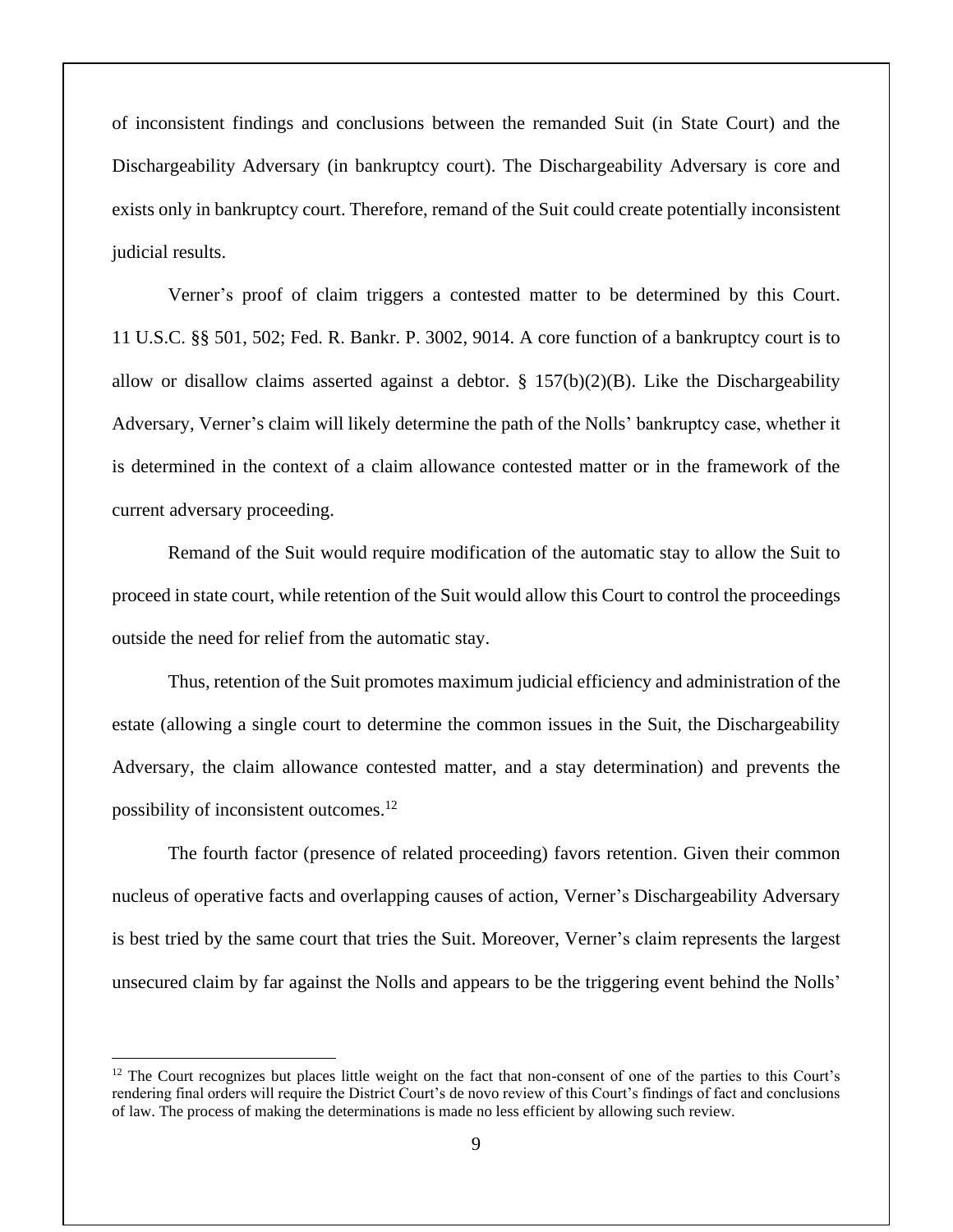bankruptcy filing. Resolution and treatment of Verner's claim will drive and determine the success of the Nolls' plan of reorganization.

The sixth factor (degree of relatedness or remoteness) favors retention. The outcome of the Dischargeability Adversary will likely determine whether the Nolls can successfully reorganize. *See Sabre Techs., L.P. v. TSM Skyline Exhibits, Inc.*, Civ. Action No. H-08-1815, 2008 WL 4330897, at \*5 (S.D. Tex. Sept. 18, 2008) (finding against abstention or remand where the claims in the proceeding concerned a transaction that created the debtor's largest debt and were closely related to the main bankruptcy case). If Verner, as the Nolls' largest creditor, prevails in the Suit and the Dischargeability Adversary, any recovery by Verner would affect the ability of the Nolls to reorganize and the administration of the Nolls' bankruptcy case.

The third factor (nature of applicable law) supports retention. The Suit does not raise novel issues of state-law, which are perhaps better fleshed out in state court. The nature of the applicable law in the Suit is not all that difficult. *See In re Special Value Continuation Partners, L.P. v. Jones*, Adversary No. 11–3304, 2011 WL 5593058, at \*10 (Bankr. S.D. Tex. Nov. 10, 2011) (explaining that a proceeding involving only claims well settled in Texas law supports retention). This Court can, and regularly does, decide state law questions, particularly concerning contested claims. *See, e.g.*, *In re Schlotzsky's, Inc.*, 351 B.R. at 436–37 (noting that "[m]any of the legal issues which confront a bankruptcy court . . . " are grounded in state law and holding that, despite involving issues of state law, there was "[l]ittle in either the nature of the action brought, or the decisional law controlling the action, that call[ed] for abstention to avoid an injustice."). Cain and Seeger have identified no reason why this Court can't resolve the issues presented in the Suit.

The seventh factor (substance of proceeding) favors retention. Allowance or disallowance of Verner's claim is a core bankruptcy function.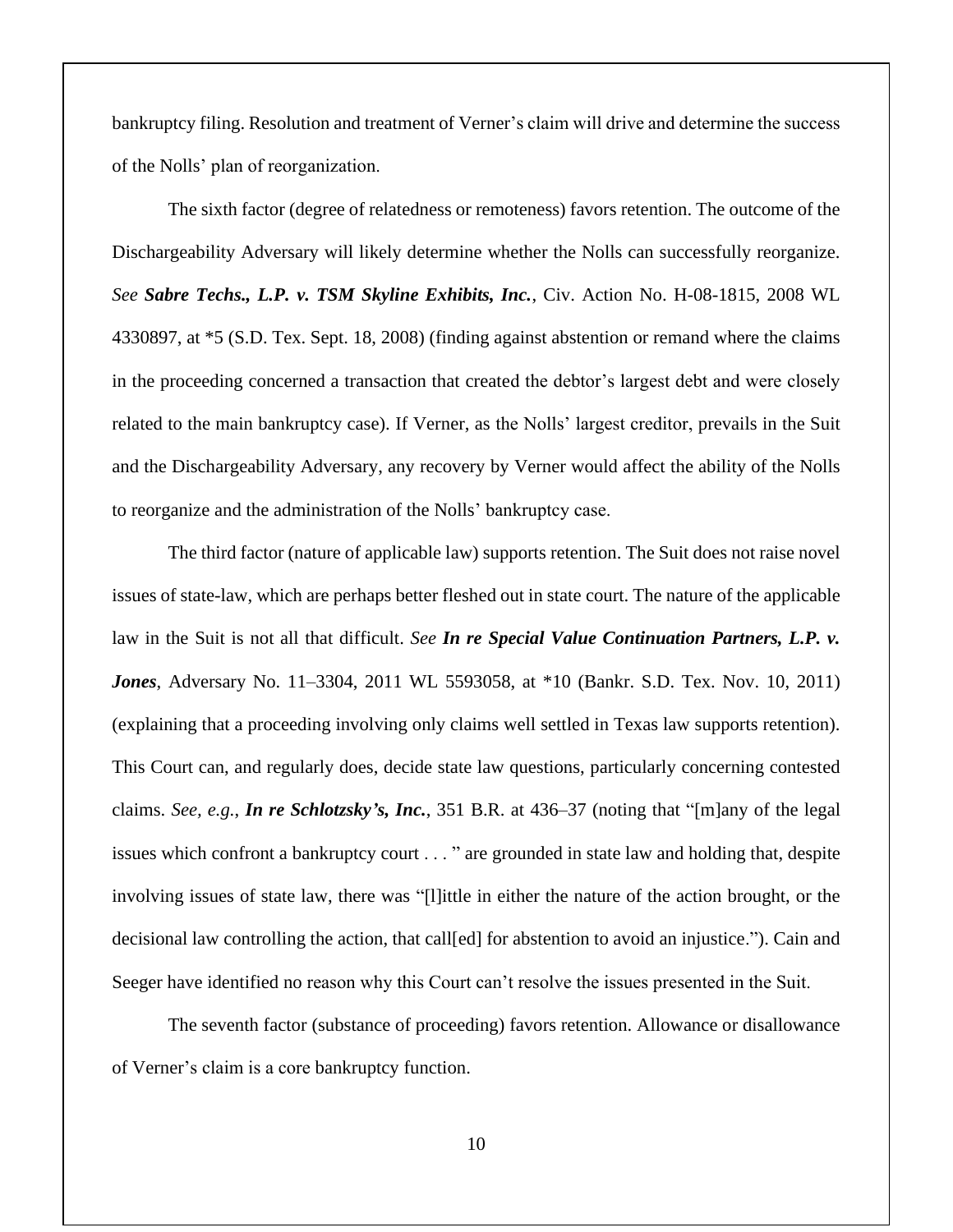The ninth factor (burden on the court's docket) favors retention. Based on the evidence presented, the Suit will not burden this Court's docket. The current low level of bankruptcy case filings in this Court will allow the Court to swiftly get the parties to trial. Cain and Seeger presented no evidence that the State Court's docket is more or less congested than this Court's docket. *See Hous. Baseball Partners LLC v. Comcast Corp. (In re Hous. Reg'l Sports Network, L.P.)*, 514 B.R. 211, 216 (Bankr. S.D. Tex. 2014).

The eleventh factor (jury trial) favors retention. Despite his assertion of a jury demand in the Suit, Verner filed a proof of claim, and thus waived any right to a jury trial in bankruptcy court. *See Langenkamp v. Culp*, 498 U.S. 42, 45 (1990) (holding that filing a proof of claim waives the right to a jury trial); *Schmidt v. AAF Players, LLC (In re Legendary Field Exhibitions, LLC)*, Case No. 19-50900, Adversary No. 19-05053, 2020 WL 211409, at \*4 (Bankr. W.D. Tex. Jan. 13, 2020) ("[P]laintiffs lost their right to a jury trial in this Court as a result of their own action–filing a proof of claim."). Non-jury trials by their nature proceed quicker than jury trials, which will allow this Court to proceed quicker than the State Court (where Verner has a pending jury-trial demand). The quicker proceeding will also allow the Nolls to more quickly determine their eligibility for relief in chapter 13 and the feasibility of any plan of reorganization they might propose.

#### *b. Factors Favoring Abstention and Remand.*

The second, fifth, and twelfth factors favor remand. Of these factors, the Court weighs most heavily the presence of non-debtor parties who have not consented to the Court's entry of final orders and judgments.

The twelfth factor (existence of non-debtor parties) favors remand, because Cain and Seeger are non-debtors. *See Rodriguez v. Schmidt (In re Rodriguez)*, Case No. 10-70606,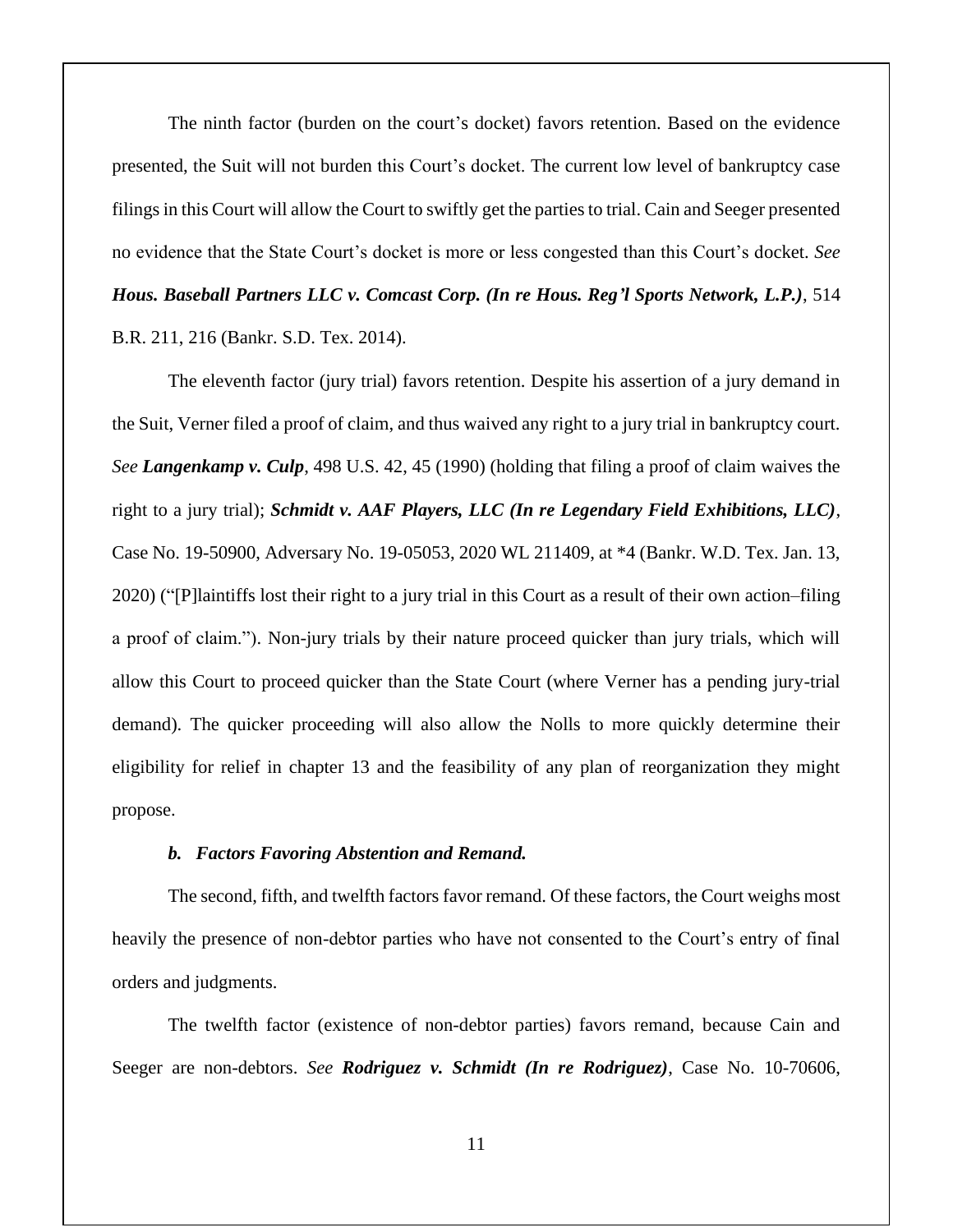Adversary No. 21-7005, 2021 WL 4562254, at \*4 (Bankr. S.D. Tex. Oct. 5, 2021) ("[P]resence of non-debtors weighs in favor of the remand."). The Court notes, however, that depending on the outcome of the Suit, Cain and Seeger, like Verner, may also have to assert claims against the Nolls to preserve them. If Verner succeeds in the Suit, Cain and Seeger may have indemnification claims against the Nolls. Cain and Seeger would have to file proofs of claim in this Court to preserve any indemnification claims, which would bring Cain and Seeger into bankruptcy court anyway (like most creditors, involuntarily), which would tend to favor retention. Concerns about dragging nondebtor parties into bankruptcy court are thus mollified by the fact that those parties may have to assert claims in bankruptcy court anyway to protect their interests.

The second factor (predominant issues) favors remand. The Suit includes only state-law claims. *See Veldekens v. GE HFS Holdings, Inc. (In re Drs. Hosp. 1997, L.P.)*, 351 B.R. 813, 848 (Bankr. S.D. Tex. 2006) (observing that an adversary proceeding involving only state-law claims supports permissive abstention). Even so, the Court must weigh this against the effect of the Dischargeability Adversary (given its common nucleus of operative facts) and the Court's need to resolve the proof of claim filed by Verner.

The fifth factor (jurisdictional basis) favors remand. Neither diversity nor federal question jurisdiction exists. *See* 28 U.S.C. §§ 1331–32. Instead, jurisdiction depends solely on § 1334. *See Collins v. Sydow (In re NC12, Inc.)*, 478 B.R. 820, 840 (Bankr. S.D. Tex. 2012) (finding sole reliance on § 1334 for federal jurisdiction favors remand).

### *c. Neutral and Non-Applicable Factors.*

The eighth factor (severance of state-law claims) does not apply because all of the claims arise under state law.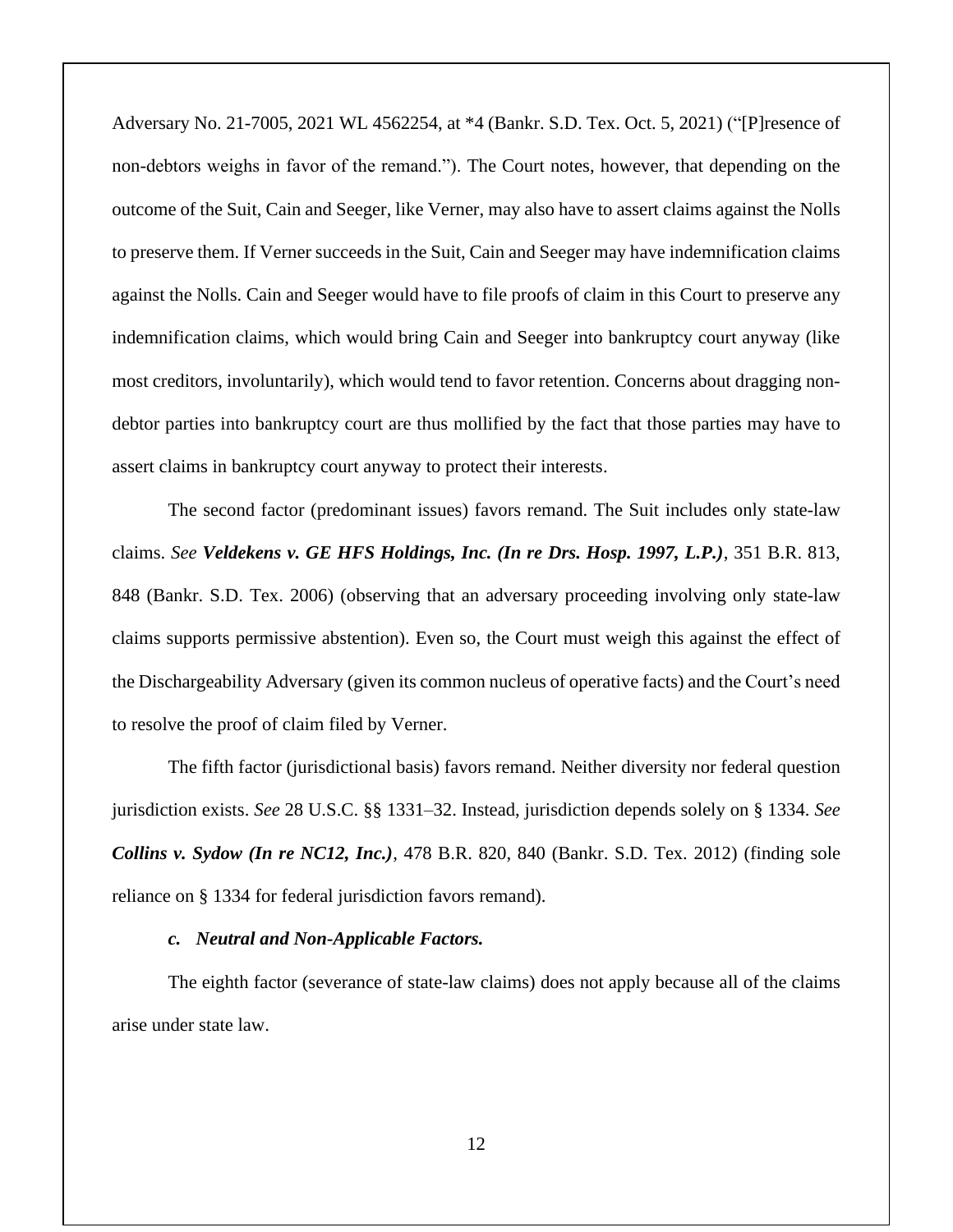The tenth factor (forum-shopping) is neutral. "For forum-shopping to become a significant factor . . . , it must rise to a level demonstrating an attempt to abuse or manipulate the judicial process." *In re Schlotzsky's, Inc.*, 351 B.R. at 436. The facts do not show any attempt to abuse or manipulate the judicial process. Typically, a defendant seeks to remove a proceeding from a venue selected by a plaintiff. Verner, the plaintiff, removed the Suit when the Nolls filed for bankruptcy. Verner could not have selected this venue any sooner or absent the bankruptcy filing of the Nolls, and Cain and Seeger have not suggested or shown any inappropriate forum-shopping.

The thirteenth factor (comity) is neutral. No novel state law issues involving countervailing state interests exist and the Suit is being removed by the same party that filed it. No trial date was set by the State Court. While each is important to consider, the completion of discovery and the need to refile dispositive motions do not significantly favor remand. A State Court judge's entry of minute orders or notes, possibly violating the automatic stay, need not be addressed in a retained proceeding, as those actions will be moot. Those actions would need to be addressed in the event of remand, however, which may slightly tip the balance in favor of retention.

Finally, the fourteenth factor (possibility of prejudice) is neutral. No party has shown it would suffer prejudice based on the Court's ruling on the Motion. The parties submitted no evidence of any prejudice they might suffer as a result of retention or remand.

Appropriately weighing each of the fourteen permissive abstention/equitable remand factors leads the Court to conclude that retention is in the best interest of the parties.

## **V. CONCLUSION.**

The Court concludes that (1) mandatory abstention under  $\S 1334(c)(2)$  does not apply, and (2) permissive abstention under  $\S$  1334(c)(1) or equitable remand under  $\S$  1452(b) are not